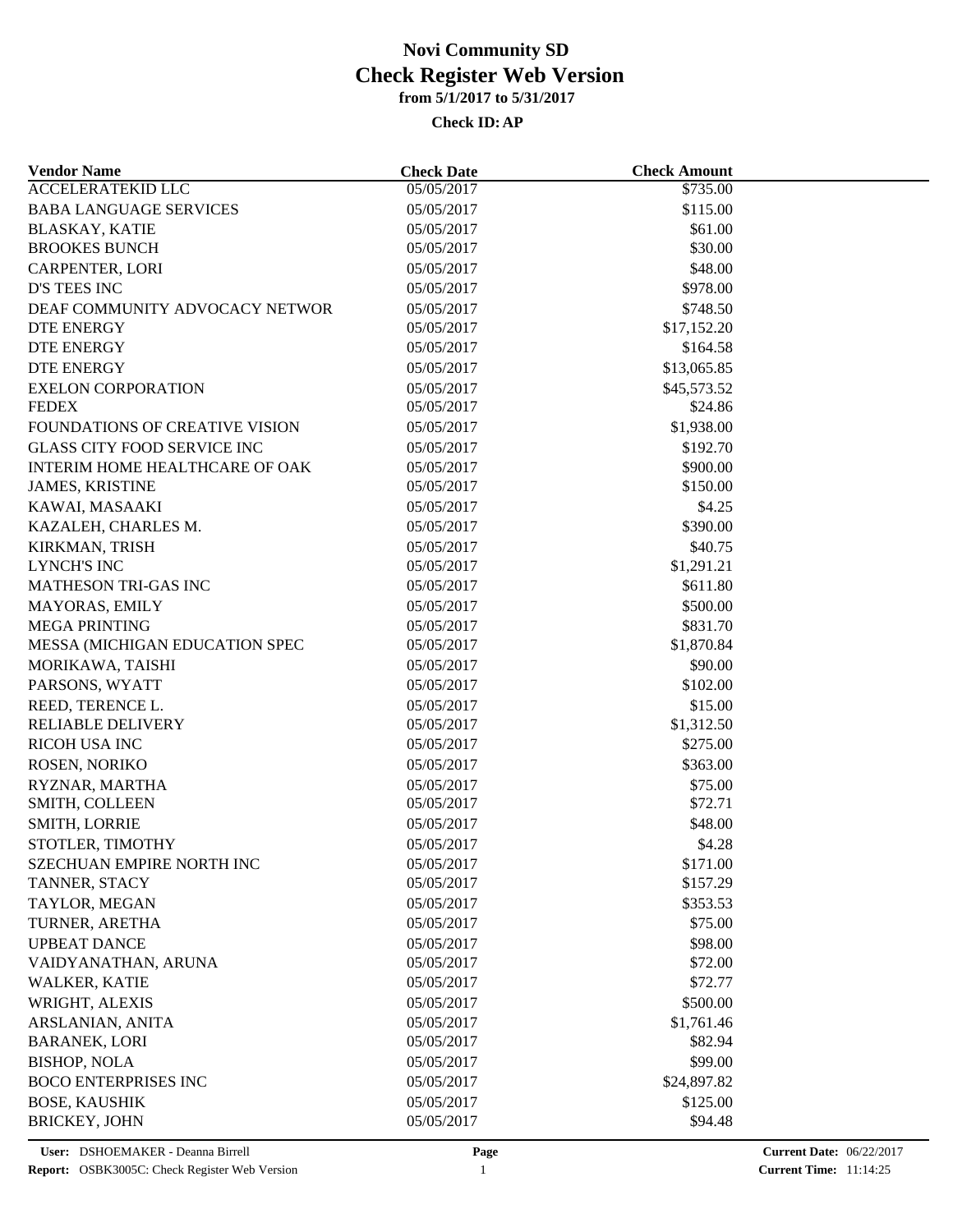| <b>Vendor Name</b>                  | <b>Check Date</b> | <b>Check Amount</b> |  |
|-------------------------------------|-------------------|---------------------|--|
| CAMILLERI, MICHAEL                  | 05/05/2017        | \$16.69             |  |
| CAMPOS, MICHELLE                    | 05/05/2017        | \$70.51             |  |
| DEHNE, ANNE                         | 05/05/2017        | \$62.98             |  |
| ELLIS, KATHERINE                    | 05/05/2017        | \$22.76             |  |
| <b>EVER KOLD REFRIGERATION</b>      | 05/05/2017        | \$620.00            |  |
| <b>GANTT, RENEE</b>                 | 05/05/2017        | \$703.79            |  |
| HICKEY LEADERSHIP GROUP             | 05/05/2017        | \$135.00            |  |
| HUMANEX VENTURES LLC                | 05/05/2017        | \$375.00            |  |
| KALPA SYSTEMS INC                   | 05/05/2017        | \$7,497.71          |  |
| KASSAB, KELSEY                      | 05/05/2017        | \$240.45            |  |
| KOZLOWSKI, KIMBERLY                 | 05/05/2017        | \$219.02            |  |
| LAUER, KELLI                        | 05/05/2017        | \$10.60             |  |
| MANDEL, KRISTINE                    | 05/05/2017        | \$313.39            |  |
| <b>MAX PRINTING AND COPY</b>        | 05/05/2017        | \$443.16            |  |
| PLANTERRA CORPORATION               | 05/05/2017        | \$278.10            |  |
| PLEET, JENNIFER                     | 05/05/2017        | \$77.80             |  |
| PROVIDENCE OCCUPATIONAL HEALTH      | 05/05/2017        | \$134.00            |  |
| RIDAL, KRISTEN                      | 05/05/2017        | \$63.98             |  |
| <b>SCHOLASTIC BOOK FAIRS</b>        | 05/05/2017        | \$3,450.05          |  |
| TEAM SPORTS INC                     | 05/05/2017        | \$576.98            |  |
| VILLANOVA CONSTRUCTION CO INC       | 05/05/2017        | \$21,945.00         |  |
| WATERFORD SCHOOL DISTRICT           |                   | \$1,449.00          |  |
|                                     | 05/05/2017        |                     |  |
| WELLOCK, TRISHA                     | 05/05/2017        | \$98.05             |  |
| WILKINSON, KAREN                    | 05/05/2017        | \$182.35            |  |
| <b>CHAPTER 13 TRUSTEE</b>           | 05/10/2017        | \$264.60            |  |
| <b>MEFSA</b>                        | 05/10/2017        | \$126.20            |  |
| <b>MISDU</b>                        | 05/10/2017        | \$2,241.34          |  |
| PENNSYLVANIA HIGHER ED ASSISTA      | 05/10/2017        | \$166.63            |  |
| <b>U.S. DEPARTMENT OF EDUCATION</b> | 05/10/2017        | \$276.44            |  |
| ABC MANAGEMENT                      | 05/11/2017        | \$142.00            |  |
| ACE TRANSPORTATION INC              | 05/11/2017        | \$4,041.00          |  |
| ADER, KATHLEEN                      | 05/11/2017        | \$334.40            |  |
| ADRENALINE FUNDRAISING              | 05/11/2017        | \$4,860.00          |  |
| ALLISTON, JULIE                     | 05/11/2017        | \$29.67             |  |
| ARMSTRONG, ROBERT                   | 05/11/2017        | \$281.62            |  |
| ARSLANIAN, ANITA                    | 05/11/2017        | \$903.86            |  |
| AT&T                                | 05/11/2017        | \$1,154.86          |  |
| <b>AT&amp;T MOBILITY</b>            | 05/11/2017        | \$913.89            |  |
| AUTISM SOCIETY OAKLAND COUNTY       | 05/11/2017        | \$102.00            |  |
| <b>BARANIK, KRISTY</b>              | 05/11/2017        | \$294.70            |  |
| <b>BARLOW, JACK</b>                 | 05/11/2017        | \$500.00            |  |
| <b>BENSON, ANGELINE</b>             | 05/11/2017        | \$65.11             |  |
| <b>BLUEBIRD PIANIO STUDIO LLC</b>   | 05/11/2017        | \$250.00            |  |
| <b>BOCO ENTERPRISES INC</b>         | 05/11/2017        | \$2,500.00          |  |
| <b>BROOKHOUSE, LINDSAY</b>          | 05/11/2017        | \$59.25             |  |
| <b>BUSCEMI, LINDSEY</b>             | 05/11/2017        | \$55.55             |  |
| <b>CHARTWELLS DINING SERVICES</b>   | 05/11/2017        | \$139,804.97        |  |
| <b>CINTAS CORPORATION #31</b>       | 05/11/2017        | \$110.65            |  |
|                                     |                   |                     |  |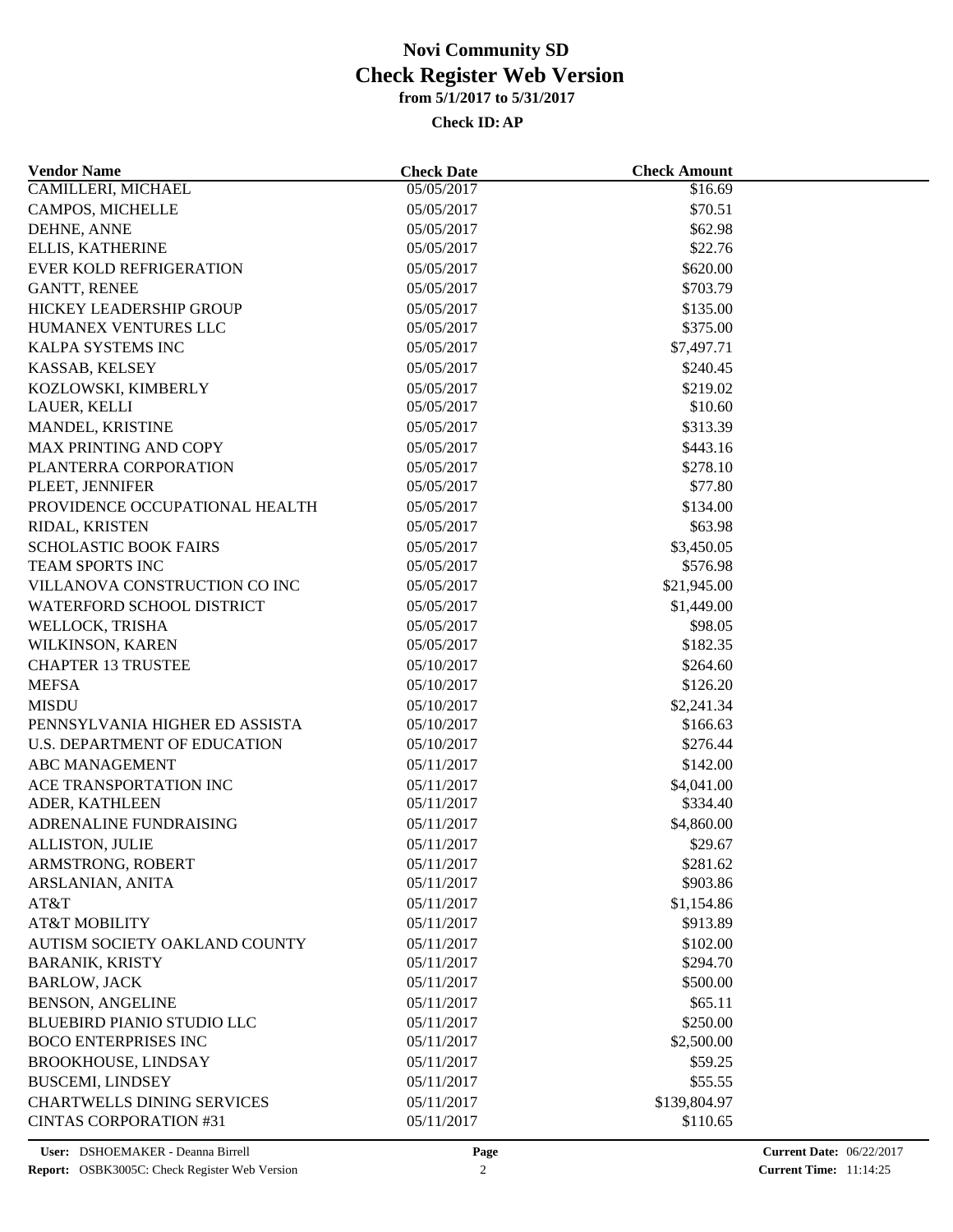| <b>CORRION, KRISTIN</b><br>05/11/2017<br>\$164.48<br>DAVIDS GOLD MEDAL SPORTS<br>\$332.13<br>05/11/2017<br>DECHART, MARILEE<br>\$884.16<br>05/11/2017<br>DIRECT ENERGY BUSINESS INC<br>05/11/2017<br>\$57,998.93<br>DONOVAN, KATHRYN<br>05/11/2017<br>\$24.82<br>\$110.00<br>DUNHAM HILLS GOLF COURSE<br>05/11/2017<br>ELSTER, ELIZABETH<br>05/11/2017<br>\$8.58<br><b>ENVIRO-CLEAN SERVICES INC</b><br>\$152,059.61<br>05/11/2017<br>FAN, XINJIAN<br>05/11/2017<br>\$854.10<br>\$177.19<br><b>FARMER, JULIE</b><br>05/11/2017<br>FILLIPPS, SHARON<br>\$250.00<br>05/11/2017<br>FOLLETT SCHOOL SOLUTIONS INC<br>\$519.03<br>05/11/2017<br>\$585.39<br>FORSTER, JODI<br>05/11/2017<br>FOUNDATIONS OF CREATIVE VISION<br>05/11/2017<br>\$2,166.00<br>FUDALA, MORGAN<br>05/11/2017<br>\$38.70<br>\$186.30<br>FUJITA, YUKO<br>05/11/2017<br><b>GLASS CITY FOOD SERVICE INC</b><br>05/11/2017<br>\$285.55<br>\$680.52<br><b>GRANT, JANET OR TODD</b><br>05/11/2017<br><b>GREAT LAKES POWER &amp; LIGHTING I</b><br>\$4,599.17<br>05/11/2017<br>\$271.40<br><b>GREEN, ALEXANDER</b><br>05/11/2017<br><b>GULLEDGE, HUGH</b><br>05/11/2017<br>\$135.00<br>GUNDA, MEGHA<br>05/11/2017<br>\$125.00<br>HAEBLER, CINDY<br>05/11/2017<br>\$1,436.00<br>HAYNES-HANKERSON, PATRICIA<br>05/11/2017<br>\$458.12<br>\$119.89<br>HENRY, CAITLIN<br>05/11/2017<br>\$129.53<br><b>HOLLAND BUS COMPANY</b><br>05/11/2017<br>HOPPENSTEDT, DARBY<br>\$31.77<br>05/11/2017<br>\$250.00<br><b>INSIGHT REPLAY INC</b><br>05/11/2017<br>INTERIM HOME HEALTHCARE OF OAK<br>05/11/2017<br>\$220.00<br>JOHN'S SANITATION INC<br>05/11/2017<br>\$295.00<br>JUNGLAS, SCOTT<br>05/11/2017<br>\$19.92<br>KITZMAN, DAN<br>05/11/2017<br>\$39.66<br>KUHN, CINDY<br>05/11/2017<br>\$34.97<br>LAPORTE, LISA<br>05/11/2017<br>\$15.28<br><b>LAWSON PRODUCTS INC</b><br>\$88.93<br>05/11/2017<br><b>MATHESON TRI-GAS INC</b><br>05/11/2017<br>\$90.55<br>MCCARTHY & SMITH INC<br>05/11/2017<br>\$591,953.12<br>MCDONALD, CARRI<br>05/11/2017<br>\$195.21<br><b>MEGA PRINTING</b><br>\$1,620.00<br>05/11/2017<br>MICHIGAN STATE UNIVERSITY<br>05/11/2017<br>\$968.00<br>OAKLAND SCHOOLS<br>05/11/2017<br>\$691.20<br>\$561.88<br>PATEL, SHAILEE<br>05/11/2017<br>PEDIATRIC HEALTH CONSULTANTS I<br>05/11/2017<br>\$36,958.41<br>PLANTE & MORAN CRESA LLC<br>05/11/2017<br>\$17,263.64<br>PLAYWORKS EDUCATION ENERGIZED<br>05/11/2017<br>\$2,450.00<br>POHLONSKI, EMILY<br>05/11/2017<br>\$794.05<br>PRINTNOLOGY INC<br>05/11/2017<br>\$111.30 | <b>Vendor Name</b> | <b>Check Date</b> | <b>Check Amount</b> |  |
|-----------------------------------------------------------------------------------------------------------------------------------------------------------------------------------------------------------------------------------------------------------------------------------------------------------------------------------------------------------------------------------------------------------------------------------------------------------------------------------------------------------------------------------------------------------------------------------------------------------------------------------------------------------------------------------------------------------------------------------------------------------------------------------------------------------------------------------------------------------------------------------------------------------------------------------------------------------------------------------------------------------------------------------------------------------------------------------------------------------------------------------------------------------------------------------------------------------------------------------------------------------------------------------------------------------------------------------------------------------------------------------------------------------------------------------------------------------------------------------------------------------------------------------------------------------------------------------------------------------------------------------------------------------------------------------------------------------------------------------------------------------------------------------------------------------------------------------------------------------------------------------------------------------------------------------------------------------------------------------------------------------------------------------------------------------------------------------------------------------------------------------------------------------------------------------------------------------------------------------------------------------------------------------------------------------------------------------------------------------------------------------------------------------------------------------------------------------------------------------------------------|--------------------|-------------------|---------------------|--|
|                                                                                                                                                                                                                                                                                                                                                                                                                                                                                                                                                                                                                                                                                                                                                                                                                                                                                                                                                                                                                                                                                                                                                                                                                                                                                                                                                                                                                                                                                                                                                                                                                                                                                                                                                                                                                                                                                                                                                                                                                                                                                                                                                                                                                                                                                                                                                                                                                                                                                                     |                    |                   |                     |  |
|                                                                                                                                                                                                                                                                                                                                                                                                                                                                                                                                                                                                                                                                                                                                                                                                                                                                                                                                                                                                                                                                                                                                                                                                                                                                                                                                                                                                                                                                                                                                                                                                                                                                                                                                                                                                                                                                                                                                                                                                                                                                                                                                                                                                                                                                                                                                                                                                                                                                                                     |                    |                   |                     |  |
|                                                                                                                                                                                                                                                                                                                                                                                                                                                                                                                                                                                                                                                                                                                                                                                                                                                                                                                                                                                                                                                                                                                                                                                                                                                                                                                                                                                                                                                                                                                                                                                                                                                                                                                                                                                                                                                                                                                                                                                                                                                                                                                                                                                                                                                                                                                                                                                                                                                                                                     |                    |                   |                     |  |
|                                                                                                                                                                                                                                                                                                                                                                                                                                                                                                                                                                                                                                                                                                                                                                                                                                                                                                                                                                                                                                                                                                                                                                                                                                                                                                                                                                                                                                                                                                                                                                                                                                                                                                                                                                                                                                                                                                                                                                                                                                                                                                                                                                                                                                                                                                                                                                                                                                                                                                     |                    |                   |                     |  |
|                                                                                                                                                                                                                                                                                                                                                                                                                                                                                                                                                                                                                                                                                                                                                                                                                                                                                                                                                                                                                                                                                                                                                                                                                                                                                                                                                                                                                                                                                                                                                                                                                                                                                                                                                                                                                                                                                                                                                                                                                                                                                                                                                                                                                                                                                                                                                                                                                                                                                                     |                    |                   |                     |  |
|                                                                                                                                                                                                                                                                                                                                                                                                                                                                                                                                                                                                                                                                                                                                                                                                                                                                                                                                                                                                                                                                                                                                                                                                                                                                                                                                                                                                                                                                                                                                                                                                                                                                                                                                                                                                                                                                                                                                                                                                                                                                                                                                                                                                                                                                                                                                                                                                                                                                                                     |                    |                   |                     |  |
|                                                                                                                                                                                                                                                                                                                                                                                                                                                                                                                                                                                                                                                                                                                                                                                                                                                                                                                                                                                                                                                                                                                                                                                                                                                                                                                                                                                                                                                                                                                                                                                                                                                                                                                                                                                                                                                                                                                                                                                                                                                                                                                                                                                                                                                                                                                                                                                                                                                                                                     |                    |                   |                     |  |
|                                                                                                                                                                                                                                                                                                                                                                                                                                                                                                                                                                                                                                                                                                                                                                                                                                                                                                                                                                                                                                                                                                                                                                                                                                                                                                                                                                                                                                                                                                                                                                                                                                                                                                                                                                                                                                                                                                                                                                                                                                                                                                                                                                                                                                                                                                                                                                                                                                                                                                     |                    |                   |                     |  |
|                                                                                                                                                                                                                                                                                                                                                                                                                                                                                                                                                                                                                                                                                                                                                                                                                                                                                                                                                                                                                                                                                                                                                                                                                                                                                                                                                                                                                                                                                                                                                                                                                                                                                                                                                                                                                                                                                                                                                                                                                                                                                                                                                                                                                                                                                                                                                                                                                                                                                                     |                    |                   |                     |  |
|                                                                                                                                                                                                                                                                                                                                                                                                                                                                                                                                                                                                                                                                                                                                                                                                                                                                                                                                                                                                                                                                                                                                                                                                                                                                                                                                                                                                                                                                                                                                                                                                                                                                                                                                                                                                                                                                                                                                                                                                                                                                                                                                                                                                                                                                                                                                                                                                                                                                                                     |                    |                   |                     |  |
|                                                                                                                                                                                                                                                                                                                                                                                                                                                                                                                                                                                                                                                                                                                                                                                                                                                                                                                                                                                                                                                                                                                                                                                                                                                                                                                                                                                                                                                                                                                                                                                                                                                                                                                                                                                                                                                                                                                                                                                                                                                                                                                                                                                                                                                                                                                                                                                                                                                                                                     |                    |                   |                     |  |
|                                                                                                                                                                                                                                                                                                                                                                                                                                                                                                                                                                                                                                                                                                                                                                                                                                                                                                                                                                                                                                                                                                                                                                                                                                                                                                                                                                                                                                                                                                                                                                                                                                                                                                                                                                                                                                                                                                                                                                                                                                                                                                                                                                                                                                                                                                                                                                                                                                                                                                     |                    |                   |                     |  |
|                                                                                                                                                                                                                                                                                                                                                                                                                                                                                                                                                                                                                                                                                                                                                                                                                                                                                                                                                                                                                                                                                                                                                                                                                                                                                                                                                                                                                                                                                                                                                                                                                                                                                                                                                                                                                                                                                                                                                                                                                                                                                                                                                                                                                                                                                                                                                                                                                                                                                                     |                    |                   |                     |  |
|                                                                                                                                                                                                                                                                                                                                                                                                                                                                                                                                                                                                                                                                                                                                                                                                                                                                                                                                                                                                                                                                                                                                                                                                                                                                                                                                                                                                                                                                                                                                                                                                                                                                                                                                                                                                                                                                                                                                                                                                                                                                                                                                                                                                                                                                                                                                                                                                                                                                                                     |                    |                   |                     |  |
|                                                                                                                                                                                                                                                                                                                                                                                                                                                                                                                                                                                                                                                                                                                                                                                                                                                                                                                                                                                                                                                                                                                                                                                                                                                                                                                                                                                                                                                                                                                                                                                                                                                                                                                                                                                                                                                                                                                                                                                                                                                                                                                                                                                                                                                                                                                                                                                                                                                                                                     |                    |                   |                     |  |
|                                                                                                                                                                                                                                                                                                                                                                                                                                                                                                                                                                                                                                                                                                                                                                                                                                                                                                                                                                                                                                                                                                                                                                                                                                                                                                                                                                                                                                                                                                                                                                                                                                                                                                                                                                                                                                                                                                                                                                                                                                                                                                                                                                                                                                                                                                                                                                                                                                                                                                     |                    |                   |                     |  |
|                                                                                                                                                                                                                                                                                                                                                                                                                                                                                                                                                                                                                                                                                                                                                                                                                                                                                                                                                                                                                                                                                                                                                                                                                                                                                                                                                                                                                                                                                                                                                                                                                                                                                                                                                                                                                                                                                                                                                                                                                                                                                                                                                                                                                                                                                                                                                                                                                                                                                                     |                    |                   |                     |  |
|                                                                                                                                                                                                                                                                                                                                                                                                                                                                                                                                                                                                                                                                                                                                                                                                                                                                                                                                                                                                                                                                                                                                                                                                                                                                                                                                                                                                                                                                                                                                                                                                                                                                                                                                                                                                                                                                                                                                                                                                                                                                                                                                                                                                                                                                                                                                                                                                                                                                                                     |                    |                   |                     |  |
|                                                                                                                                                                                                                                                                                                                                                                                                                                                                                                                                                                                                                                                                                                                                                                                                                                                                                                                                                                                                                                                                                                                                                                                                                                                                                                                                                                                                                                                                                                                                                                                                                                                                                                                                                                                                                                                                                                                                                                                                                                                                                                                                                                                                                                                                                                                                                                                                                                                                                                     |                    |                   |                     |  |
|                                                                                                                                                                                                                                                                                                                                                                                                                                                                                                                                                                                                                                                                                                                                                                                                                                                                                                                                                                                                                                                                                                                                                                                                                                                                                                                                                                                                                                                                                                                                                                                                                                                                                                                                                                                                                                                                                                                                                                                                                                                                                                                                                                                                                                                                                                                                                                                                                                                                                                     |                    |                   |                     |  |
|                                                                                                                                                                                                                                                                                                                                                                                                                                                                                                                                                                                                                                                                                                                                                                                                                                                                                                                                                                                                                                                                                                                                                                                                                                                                                                                                                                                                                                                                                                                                                                                                                                                                                                                                                                                                                                                                                                                                                                                                                                                                                                                                                                                                                                                                                                                                                                                                                                                                                                     |                    |                   |                     |  |
|                                                                                                                                                                                                                                                                                                                                                                                                                                                                                                                                                                                                                                                                                                                                                                                                                                                                                                                                                                                                                                                                                                                                                                                                                                                                                                                                                                                                                                                                                                                                                                                                                                                                                                                                                                                                                                                                                                                                                                                                                                                                                                                                                                                                                                                                                                                                                                                                                                                                                                     |                    |                   |                     |  |
|                                                                                                                                                                                                                                                                                                                                                                                                                                                                                                                                                                                                                                                                                                                                                                                                                                                                                                                                                                                                                                                                                                                                                                                                                                                                                                                                                                                                                                                                                                                                                                                                                                                                                                                                                                                                                                                                                                                                                                                                                                                                                                                                                                                                                                                                                                                                                                                                                                                                                                     |                    |                   |                     |  |
|                                                                                                                                                                                                                                                                                                                                                                                                                                                                                                                                                                                                                                                                                                                                                                                                                                                                                                                                                                                                                                                                                                                                                                                                                                                                                                                                                                                                                                                                                                                                                                                                                                                                                                                                                                                                                                                                                                                                                                                                                                                                                                                                                                                                                                                                                                                                                                                                                                                                                                     |                    |                   |                     |  |
|                                                                                                                                                                                                                                                                                                                                                                                                                                                                                                                                                                                                                                                                                                                                                                                                                                                                                                                                                                                                                                                                                                                                                                                                                                                                                                                                                                                                                                                                                                                                                                                                                                                                                                                                                                                                                                                                                                                                                                                                                                                                                                                                                                                                                                                                                                                                                                                                                                                                                                     |                    |                   |                     |  |
|                                                                                                                                                                                                                                                                                                                                                                                                                                                                                                                                                                                                                                                                                                                                                                                                                                                                                                                                                                                                                                                                                                                                                                                                                                                                                                                                                                                                                                                                                                                                                                                                                                                                                                                                                                                                                                                                                                                                                                                                                                                                                                                                                                                                                                                                                                                                                                                                                                                                                                     |                    |                   |                     |  |
|                                                                                                                                                                                                                                                                                                                                                                                                                                                                                                                                                                                                                                                                                                                                                                                                                                                                                                                                                                                                                                                                                                                                                                                                                                                                                                                                                                                                                                                                                                                                                                                                                                                                                                                                                                                                                                                                                                                                                                                                                                                                                                                                                                                                                                                                                                                                                                                                                                                                                                     |                    |                   |                     |  |
|                                                                                                                                                                                                                                                                                                                                                                                                                                                                                                                                                                                                                                                                                                                                                                                                                                                                                                                                                                                                                                                                                                                                                                                                                                                                                                                                                                                                                                                                                                                                                                                                                                                                                                                                                                                                                                                                                                                                                                                                                                                                                                                                                                                                                                                                                                                                                                                                                                                                                                     |                    |                   |                     |  |
|                                                                                                                                                                                                                                                                                                                                                                                                                                                                                                                                                                                                                                                                                                                                                                                                                                                                                                                                                                                                                                                                                                                                                                                                                                                                                                                                                                                                                                                                                                                                                                                                                                                                                                                                                                                                                                                                                                                                                                                                                                                                                                                                                                                                                                                                                                                                                                                                                                                                                                     |                    |                   |                     |  |
|                                                                                                                                                                                                                                                                                                                                                                                                                                                                                                                                                                                                                                                                                                                                                                                                                                                                                                                                                                                                                                                                                                                                                                                                                                                                                                                                                                                                                                                                                                                                                                                                                                                                                                                                                                                                                                                                                                                                                                                                                                                                                                                                                                                                                                                                                                                                                                                                                                                                                                     |                    |                   |                     |  |
|                                                                                                                                                                                                                                                                                                                                                                                                                                                                                                                                                                                                                                                                                                                                                                                                                                                                                                                                                                                                                                                                                                                                                                                                                                                                                                                                                                                                                                                                                                                                                                                                                                                                                                                                                                                                                                                                                                                                                                                                                                                                                                                                                                                                                                                                                                                                                                                                                                                                                                     |                    |                   |                     |  |
|                                                                                                                                                                                                                                                                                                                                                                                                                                                                                                                                                                                                                                                                                                                                                                                                                                                                                                                                                                                                                                                                                                                                                                                                                                                                                                                                                                                                                                                                                                                                                                                                                                                                                                                                                                                                                                                                                                                                                                                                                                                                                                                                                                                                                                                                                                                                                                                                                                                                                                     |                    |                   |                     |  |
|                                                                                                                                                                                                                                                                                                                                                                                                                                                                                                                                                                                                                                                                                                                                                                                                                                                                                                                                                                                                                                                                                                                                                                                                                                                                                                                                                                                                                                                                                                                                                                                                                                                                                                                                                                                                                                                                                                                                                                                                                                                                                                                                                                                                                                                                                                                                                                                                                                                                                                     |                    |                   |                     |  |
|                                                                                                                                                                                                                                                                                                                                                                                                                                                                                                                                                                                                                                                                                                                                                                                                                                                                                                                                                                                                                                                                                                                                                                                                                                                                                                                                                                                                                                                                                                                                                                                                                                                                                                                                                                                                                                                                                                                                                                                                                                                                                                                                                                                                                                                                                                                                                                                                                                                                                                     |                    |                   |                     |  |
|                                                                                                                                                                                                                                                                                                                                                                                                                                                                                                                                                                                                                                                                                                                                                                                                                                                                                                                                                                                                                                                                                                                                                                                                                                                                                                                                                                                                                                                                                                                                                                                                                                                                                                                                                                                                                                                                                                                                                                                                                                                                                                                                                                                                                                                                                                                                                                                                                                                                                                     |                    |                   |                     |  |
|                                                                                                                                                                                                                                                                                                                                                                                                                                                                                                                                                                                                                                                                                                                                                                                                                                                                                                                                                                                                                                                                                                                                                                                                                                                                                                                                                                                                                                                                                                                                                                                                                                                                                                                                                                                                                                                                                                                                                                                                                                                                                                                                                                                                                                                                                                                                                                                                                                                                                                     |                    |                   |                     |  |
|                                                                                                                                                                                                                                                                                                                                                                                                                                                                                                                                                                                                                                                                                                                                                                                                                                                                                                                                                                                                                                                                                                                                                                                                                                                                                                                                                                                                                                                                                                                                                                                                                                                                                                                                                                                                                                                                                                                                                                                                                                                                                                                                                                                                                                                                                                                                                                                                                                                                                                     |                    |                   |                     |  |
|                                                                                                                                                                                                                                                                                                                                                                                                                                                                                                                                                                                                                                                                                                                                                                                                                                                                                                                                                                                                                                                                                                                                                                                                                                                                                                                                                                                                                                                                                                                                                                                                                                                                                                                                                                                                                                                                                                                                                                                                                                                                                                                                                                                                                                                                                                                                                                                                                                                                                                     |                    |                   |                     |  |
|                                                                                                                                                                                                                                                                                                                                                                                                                                                                                                                                                                                                                                                                                                                                                                                                                                                                                                                                                                                                                                                                                                                                                                                                                                                                                                                                                                                                                                                                                                                                                                                                                                                                                                                                                                                                                                                                                                                                                                                                                                                                                                                                                                                                                                                                                                                                                                                                                                                                                                     |                    |                   |                     |  |
|                                                                                                                                                                                                                                                                                                                                                                                                                                                                                                                                                                                                                                                                                                                                                                                                                                                                                                                                                                                                                                                                                                                                                                                                                                                                                                                                                                                                                                                                                                                                                                                                                                                                                                                                                                                                                                                                                                                                                                                                                                                                                                                                                                                                                                                                                                                                                                                                                                                                                                     |                    |                   |                     |  |
|                                                                                                                                                                                                                                                                                                                                                                                                                                                                                                                                                                                                                                                                                                                                                                                                                                                                                                                                                                                                                                                                                                                                                                                                                                                                                                                                                                                                                                                                                                                                                                                                                                                                                                                                                                                                                                                                                                                                                                                                                                                                                                                                                                                                                                                                                                                                                                                                                                                                                                     |                    |                   |                     |  |
|                                                                                                                                                                                                                                                                                                                                                                                                                                                                                                                                                                                                                                                                                                                                                                                                                                                                                                                                                                                                                                                                                                                                                                                                                                                                                                                                                                                                                                                                                                                                                                                                                                                                                                                                                                                                                                                                                                                                                                                                                                                                                                                                                                                                                                                                                                                                                                                                                                                                                                     |                    |                   |                     |  |
|                                                                                                                                                                                                                                                                                                                                                                                                                                                                                                                                                                                                                                                                                                                                                                                                                                                                                                                                                                                                                                                                                                                                                                                                                                                                                                                                                                                                                                                                                                                                                                                                                                                                                                                                                                                                                                                                                                                                                                                                                                                                                                                                                                                                                                                                                                                                                                                                                                                                                                     |                    |                   |                     |  |
|                                                                                                                                                                                                                                                                                                                                                                                                                                                                                                                                                                                                                                                                                                                                                                                                                                                                                                                                                                                                                                                                                                                                                                                                                                                                                                                                                                                                                                                                                                                                                                                                                                                                                                                                                                                                                                                                                                                                                                                                                                                                                                                                                                                                                                                                                                                                                                                                                                                                                                     |                    |                   |                     |  |
|                                                                                                                                                                                                                                                                                                                                                                                                                                                                                                                                                                                                                                                                                                                                                                                                                                                                                                                                                                                                                                                                                                                                                                                                                                                                                                                                                                                                                                                                                                                                                                                                                                                                                                                                                                                                                                                                                                                                                                                                                                                                                                                                                                                                                                                                                                                                                                                                                                                                                                     |                    |                   |                     |  |
|                                                                                                                                                                                                                                                                                                                                                                                                                                                                                                                                                                                                                                                                                                                                                                                                                                                                                                                                                                                                                                                                                                                                                                                                                                                                                                                                                                                                                                                                                                                                                                                                                                                                                                                                                                                                                                                                                                                                                                                                                                                                                                                                                                                                                                                                                                                                                                                                                                                                                                     |                    |                   |                     |  |
|                                                                                                                                                                                                                                                                                                                                                                                                                                                                                                                                                                                                                                                                                                                                                                                                                                                                                                                                                                                                                                                                                                                                                                                                                                                                                                                                                                                                                                                                                                                                                                                                                                                                                                                                                                                                                                                                                                                                                                                                                                                                                                                                                                                                                                                                                                                                                                                                                                                                                                     |                    |                   |                     |  |
|                                                                                                                                                                                                                                                                                                                                                                                                                                                                                                                                                                                                                                                                                                                                                                                                                                                                                                                                                                                                                                                                                                                                                                                                                                                                                                                                                                                                                                                                                                                                                                                                                                                                                                                                                                                                                                                                                                                                                                                                                                                                                                                                                                                                                                                                                                                                                                                                                                                                                                     |                    |                   |                     |  |
|                                                                                                                                                                                                                                                                                                                                                                                                                                                                                                                                                                                                                                                                                                                                                                                                                                                                                                                                                                                                                                                                                                                                                                                                                                                                                                                                                                                                                                                                                                                                                                                                                                                                                                                                                                                                                                                                                                                                                                                                                                                                                                                                                                                                                                                                                                                                                                                                                                                                                                     | RASHID, MARY       | 05/11/2017        | \$190.95            |  |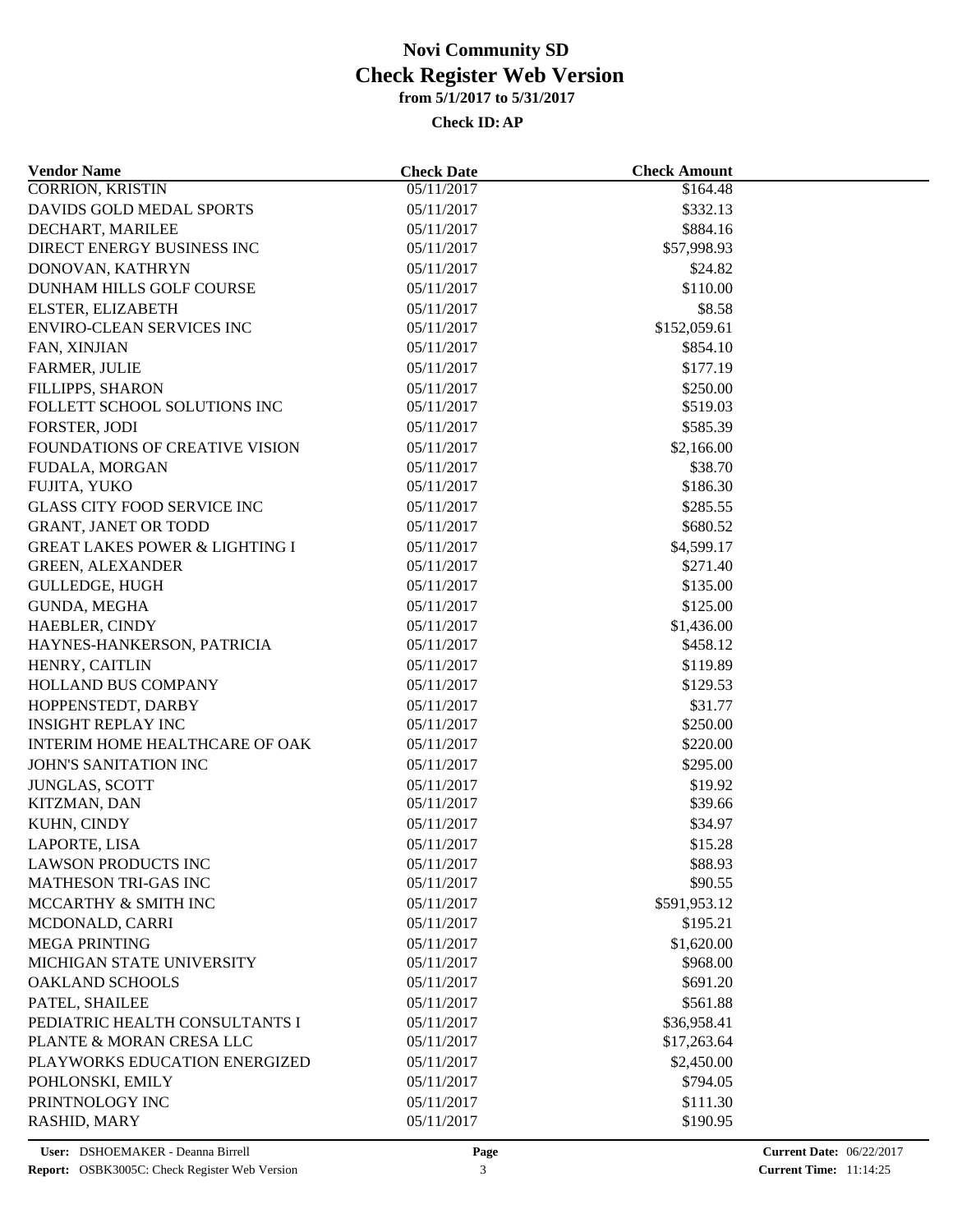| <b>Vendor Name</b>                          | <b>Check Date</b> | <b>Check Amount</b>  |  |
|---------------------------------------------|-------------------|----------------------|--|
| <b>SAFEWAY SHREDDING LLC</b>                | 05/11/2017        | \$60.00              |  |
| <b>SAUER, JUDY</b>                          | 05/11/2017        | \$48.53              |  |
| <b>SBSI SOFTWARE INC</b>                    | 05/11/2017        | \$1,948.60           |  |
| SCHOFF, WILLIAM                             | 05/11/2017        | \$105.00             |  |
| <b>SCHOLASTIC BOOK FAIRS</b>                | 05/11/2017        | \$4,568.02           |  |
| <b>SERVICE SPORTS</b>                       | 05/11/2017        | \$9,815.00           |  |
| <b>SET-SEG</b>                              | 05/11/2017        | \$10,290.00          |  |
| <b>SME</b>                                  | 05/11/2017        | \$2,285.75           |  |
| <b>SOUTH OAKLAND SHELTER</b>                | 05/11/2017        | \$342.65             |  |
| STOTLER, DIANA                              | 05/11/2017        | \$151.24             |  |
| <b>SURE RIDE TRANSPORATION LLC</b>          | 05/11/2017        | \$6,565.00           |  |
| TOFILSKI, WILLIAM RAYMOND                   | 05/11/2017        | \$1,760.00           |  |
| TOTAL PERFORMANCE TRAINING CEN              | 05/11/2017        | \$1,457.50           |  |
| TRI-COUNTY INTERNATIONAL TRUCK              | 05/11/2017        | \$239.97             |  |
| UNITY SCHOOL BUS PARTS INC                  | 05/11/2017        | \$90.67              |  |
| VALADE, MARYANN                             | 05/11/2017        | \$11.16              |  |
| VANLINTHOUT, SUE                            | 05/11/2017        | \$201.70             |  |
| WEBERMAN, ALEX                              | 05/11/2017        | \$32.97              |  |
| WEINERT, ASHLEY                             | 05/11/2017        | \$154.99             |  |
| YAMADA, MAYA                                | 05/11/2017        | \$411.00             |  |
| ZAHRADNIK, BRIDGET                          | 05/11/2017        | \$149.80             |  |
| ABEL, MARCI                                 | 05/18/2017        | \$264.40             |  |
| ACME PROMOTIONAL & APPAREL LLC              | 05/18/2017        | \$70.81              |  |
| ALLEGRA MARKETING PRINT MAIL -              | 05/18/2017        | \$225.34             |  |
| ALSHALWU, MAJED                             | 05/18/2017        | \$78.83              |  |
| ANDYMARK INC                                | 05/18/2017        | \$12.00              |  |
| AT&T                                        | 05/18/2017        | \$2,441.02           |  |
| AT&T                                        | 05/18/2017        | \$690.80             |  |
| <b>BABA LANGUAGE SERVICES</b>               | 05/18/2017        | \$75.00              |  |
| <b>BALOH-UFFORD, MEGAN</b>                  | 05/18/2017        | \$176.51             |  |
| <b>BIGELOW, DEBBY</b>                       | 05/18/2017        | \$166.98             |  |
| <b>BIO-RAD LABORATORIES</b>                 | 05/18/2017        | \$956.00             |  |
| <b>BLUE LAKES CHARTERS &amp; TOURS</b>      | 05/18/2017        | \$1,953.00           |  |
| <b>BOCO ENTERPRISES INC</b>                 | 05/18/2017        | \$76.57              |  |
| <b>BROWN, ALAINA</b>                        | 05/18/2017        | \$456.40             |  |
| BROWN, MARY C.                              | 05/18/2017        | \$150.00             |  |
| <b>BUTLER, JOYCE A.</b>                     | 05/18/2017        | \$155.00             |  |
|                                             |                   |                      |  |
| CAMILLERI, MICHAEL                          | 05/18/2017        | \$5.56               |  |
| CANALES-HERBERT, BETH<br>CHAPIN-DUBE, MEGAN | 05/18/2017        | \$156.38<br>\$107.82 |  |
|                                             | 05/18/2017        |                      |  |
| CINAFERRA, LINDA                            | 05/18/2017        | \$25.00              |  |
| CLARK, KIM                                  | 05/18/2017        | \$278.96             |  |
| COOPER, ALEC                                | 05/18/2017        | \$49.95              |  |
| CORWIN, BARBARA                             | 05/18/2017        | \$70.00              |  |
| DEAF COMMUNITY ADVOCACY NETWOR              | 05/18/2017        | \$545.25             |  |
| DICKMANN, ALEX                              | 05/18/2017        | \$84.90              |  |
| DINKELMANN, JEFFREY                         | 05/18/2017        | \$594.31             |  |
| DUQUESNE UNIVERSITY                         | 05/18/2017        | \$500.00             |  |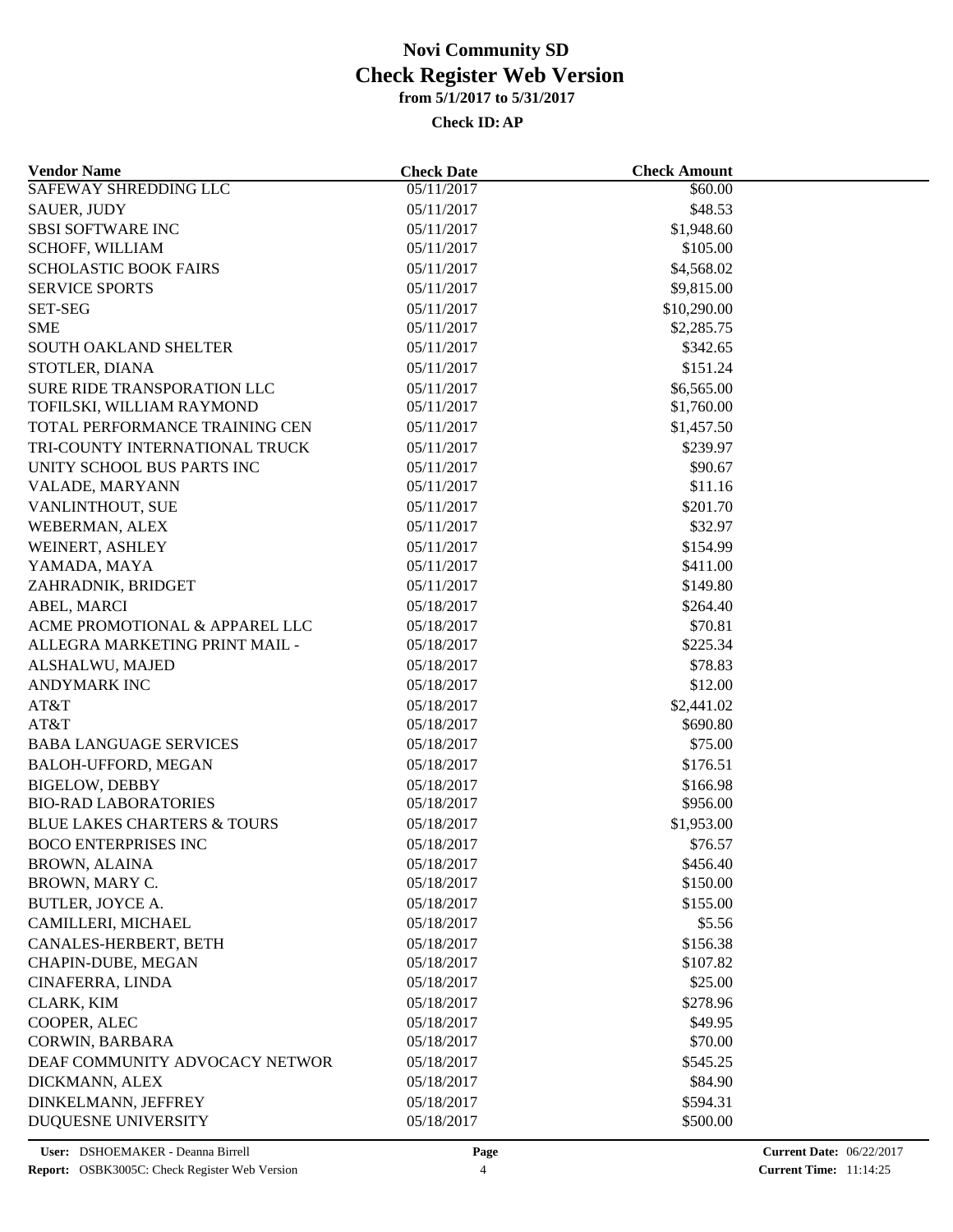| <b>Vendor Name</b>                                         | <b>Check Date</b> | <b>Check Amount</b>    |  |
|------------------------------------------------------------|-------------------|------------------------|--|
| <b>ECA SCIENCE KIT SERVICES</b>                            | 05/18/2017        | \$72,485.95            |  |
| <b>EDWARDS, CHANAN</b>                                     | 05/18/2017        | \$75.00                |  |
| <b>EVER KOLD REFRIGERATION</b>                             | 05/18/2017        | \$260.00               |  |
| <b>FARMER, JULIE</b>                                       | 05/18/2017        | \$20.02                |  |
| <b>FEDEX</b>                                               | 05/18/2017        | \$58.22                |  |
| <b>FEDEX</b>                                               | 05/18/2017        | \$9.49                 |  |
| FENCHEL, LISA                                              | 05/18/2017        | \$178.48               |  |
| FLINN SCIENTIFIC                                           | 05/18/2017        | \$426.56               |  |
| FLOROS, LISA                                               | 05/18/2017        | \$188.94               |  |
| FOLLETT SCHOOL SOLUTIONS INC                               | 05/18/2017        | \$1,719.91             |  |
| FOX, SHERRIE                                               | 05/18/2017        | \$183.76               |  |
| FUN SERVICES OF MICHIGAN INC                               | 05/18/2017        | \$2,530.00             |  |
| GASSEL, JAY                                                | 05/18/2017        | \$48.96                |  |
| HADLEY, SHANNON                                            | 05/18/2017        | \$42.80                |  |
| HARBAR, ERIN                                               | 05/18/2017        | \$230.08               |  |
| <b>HARRISON, JESSE</b>                                     | 05/18/2017        | \$12.95                |  |
| HARVEY, JENNIFER                                           | 05/18/2017        | \$306.40               |  |
| HERMAN, KELSEY                                             | 05/18/2017        | \$9.10                 |  |
|                                                            |                   |                        |  |
| HIRSHFIELD, LAURA JANINE<br>HORIZON ENGINEERING ASSOCIATES | 05/18/2017        | \$2,660.00<br>\$150.00 |  |
|                                                            | 05/18/2017        |                        |  |
| HUANG, CHRIS                                               | 05/18/2017        | \$636.25               |  |
| HURLEY, MICHELLE                                           | 05/18/2017        | \$112.40               |  |
| INTEGRATED DESIGN SOLUTIONS LL                             | 05/18/2017        | \$5,217.00             |  |
| INTERIM HOME HEALTHCARE OF OAK                             | 05/18/2017        | \$900.00               |  |
| INTERSTATE RESTORATION LLC                                 | 05/18/2017        | \$1,557.32             |  |
| <b>JOSTENS INC</b>                                         | 05/18/2017        | \$23.95                |  |
| KALCZYNSKI, SARAH                                          | 05/18/2017        | \$63.96                |  |
| KELP, WILLIAM                                              | 05/18/2017        | \$131.74               |  |
| KULMAN, CHARLOTTE                                          | 05/18/2017        | \$119.31               |  |
| <b>L IMAGES</b>                                            | 05/18/2017        | \$3,173.00             |  |
| LATHWELL'S GOLF SHOP LLC                                   | 05/18/2017        | \$2,413.00             |  |
| LAUER, KELLI                                               | 05/18/2017        | \$125.47               |  |
| LEE, MYLA                                                  | 05/18/2017        | \$1,100.00             |  |
| LENGERICH, AINSLEY                                         | 05/18/2017        | \$110.15               |  |
| <b>MARSHALL MUSIC</b>                                      | 05/18/2017        | \$184.00               |  |
| MAZZA, MARIA                                               | 05/18/2017        | \$347.93               |  |
| MCKAIG, HEATHER                                            | 05/18/2017        | \$195.21               |  |
| MEYERINK, RORI                                             | 05/18/2017        | \$234.17               |  |
| MICHIGAN ASSOCIATION OF SCHOOL                             | 05/18/2017        | \$777.82               |  |
| MICHIGAN IZZAT                                             | 05/18/2017        | \$200.00               |  |
| MID-AMERICAN POMPON INC                                    | 05/18/2017        | \$7,283.00             |  |
| MILLER, SARAH                                              | 05/18/2017        | \$42.21                |  |
| MITCHELL, SABRINA                                          | 05/18/2017        | \$195.06               |  |
| MOERMAN, JANE                                              | 05/18/2017        | \$20.73                |  |
| MOLNAR, KATE                                               | 05/18/2017        | \$32.67                |  |
| MONROE PUBLIC SCHOOLS                                      | 05/18/2017        | \$250.00               |  |
| NAKFOOR, LAINE                                             | 05/18/2017        | \$215.85               |  |
| NARSHIMAN, SIVAKUMAR                                       | 05/18/2017        | \$175.00               |  |
|                                                            |                   |                        |  |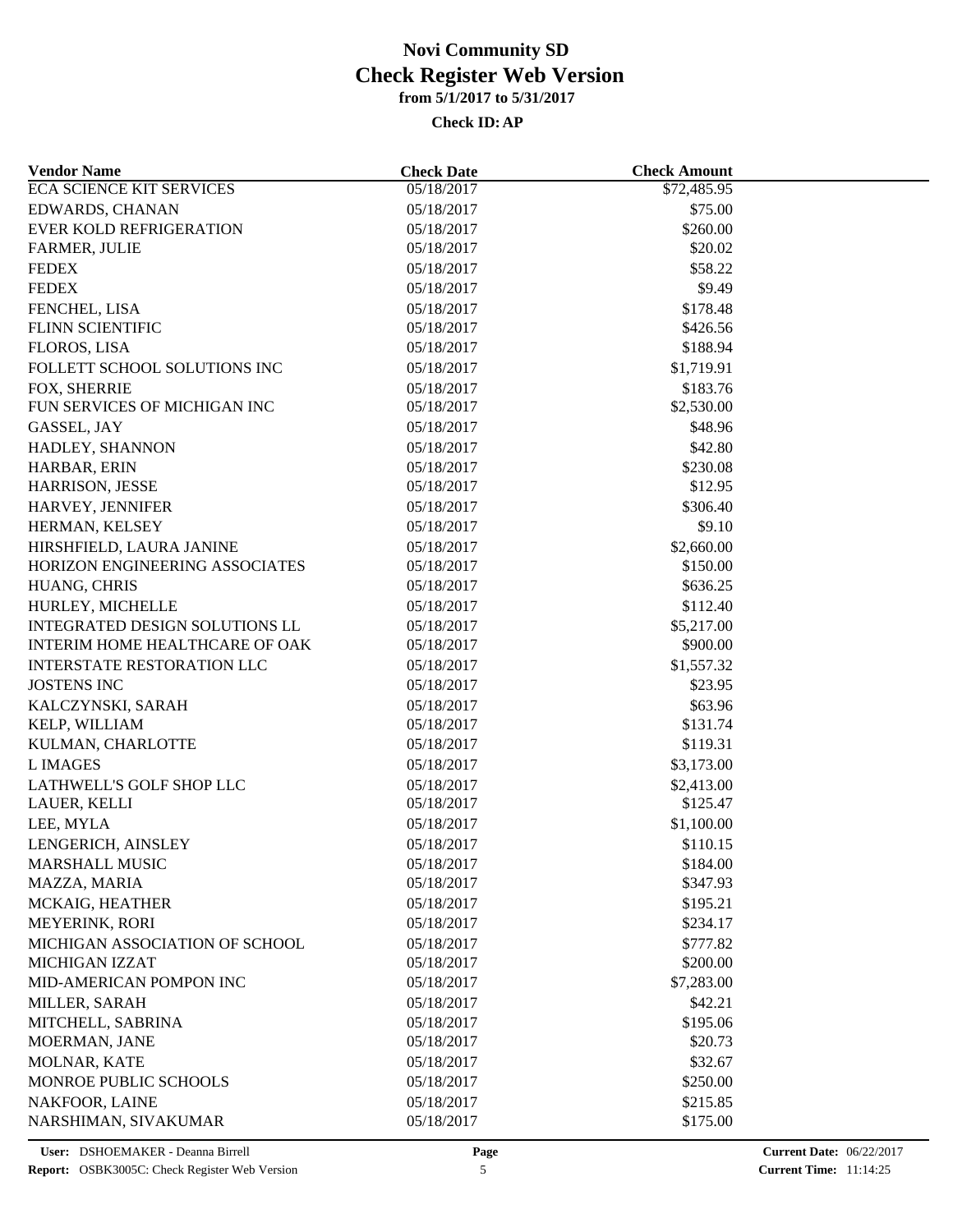| <b>Vendor Name</b>             | <b>Check Date</b>        | <b>Check Amount</b> |  |
|--------------------------------|--------------------------|---------------------|--|
| O'CONNOR, DAWN                 | 05/18/2017               | \$48.00             |  |
| OAK MANAGEMENT CORPORATION     | 05/18/2017               | \$2,154.10          |  |
| <b>PARADISE PARK</b>           | 05/18/2017<br>\$1,000.00 |                     |  |
| PENNYCUFF, LAURA               | 05/18/2017               | \$42.38             |  |
| PITNEY BOWES GLOBAL FINANCIAL  | 05/18/2017               | \$250.73            |  |
| POHLONSKI, EMILY               | 05/18/2017               | \$524.35            |  |
| POSPESHIL, TOM                 | 05/18/2017               | \$11,465.50         |  |
| PRESIDIO INFRASTRUCTURE SOLUTI | 05/18/2017               | \$17,140.69         |  |
| RAIS, MICHELLE                 | 05/18/2017               | \$84.95             |  |
| <b>SAUER, JUDY</b>             | 05/18/2017               | \$201.47            |  |
| SCHYPINSKI, RACHEL             | 05/18/2017               | \$228.41            |  |
| <b>SEARS, STACEY</b>           | 05/18/2017               | \$43.31             |  |
| SIMPLEXGRINNELL                | 05/18/2017               | \$497.00            |  |
| SKATETIME SCHOOL PROGRAMS OF I | 05/18/2017               | \$5,197.00          |  |
| SMITH, BRIAN                   | 05/18/2017               | \$353.74            |  |
| SMITH, MICHELLE                | 05/18/2017               | \$44.70             |  |
| SORENSEN, MARY                 | 05/18/2017               | \$136.46            |  |
| SOUTAR, KATINA                 | 05/18/2017               | \$100.00            |  |
| ST. JOHN, KYLE                 | 05/18/2017               | \$367.39            |  |
| STECK, KATHY                   | 05/18/2017               | \$185.00            |  |
| TASS, ANNE                     | 05/18/2017               | \$31.73             |  |
| THE ROBOT SPACE                | 05/18/2017               | \$34.93             |  |
| THE VILLAGE WORKSHOP           | 05/18/2017               | \$455.00            |  |
| THRUN LAW FIRM P.C.            | 05/18/2017               | \$2,405.50          |  |
| THURMAN, PUNITA DANI           | 05/18/2017               | \$452.63            |  |
|                                |                          |                     |  |
| TMP ARCHITECTURE INC           | 05/18/2017               | \$4,315.80          |  |
| <b>US FOODS INC</b>            | 05/18/2017               | \$158.27            |  |
| VESCO OIL CORPORATION          | 05/18/2017               | \$112.25            |  |
| WANDEL, COLLEEN                | 05/18/2017               | \$89.33             |  |
| <b>WAYNE RESA</b>              | 05/18/2017               | \$23,212.80         |  |
| WHALEN, SEAN                   | 05/18/2017               | \$75.00             |  |
| <b>WORLDSTRIDES</b>            | 05/18/2017               | \$400.00            |  |
| ZIMMERMAN, JILL                | 05/18/2017               | \$114.54            |  |
| <b>CHAPTER 13 TRUSTEE</b>      | 05/25/2017               | \$264.60            |  |
| <b>MISDU</b>                   | 05/25/2017               | \$2,241.34          |  |
| PENNSYLVANIA HIGHER ED ASSISTA | 05/25/2017               | \$271.58            |  |
| U.S. DEPARTMENT OF EDUCATION   | 05/25/2017               | \$270.96            |  |
| <b>ACME PARTYWORKS</b>         | 05/25/2017               | \$399.00            |  |
| ADN ADMINISTRATORS INC         | 05/25/2017               | \$3,775.90          |  |
| ALLEN, MARY ELIZABETH          | 05/25/2017               | \$600.00            |  |
| AUTISM SOCIETY OAKLAND COUNTY  | 05/25/2017               | \$1,500.00          |  |
| <b>BAJOREK, LAURAH</b>         | 05/25/2017               | \$175.44            |  |
| <b>BEATON, DAVID JOHN</b>      | 05/25/2017               | \$1,500.00          |  |
| BETTS, WENDY                   | 05/25/2017               | \$48.18             |  |
| <b>BEYER, TODD</b>             | 05/25/2017               | \$507.50            |  |
| <b>BIRRELL, DEANNA</b>         | 05/25/2017               | \$389.18            |  |
| <b>BOLISETTY, RAMANA</b>       | 05/25/2017               | \$771.61            |  |
| <b>BRATNEY, BETHANY</b>        | 05/25/2017               | \$517.40            |  |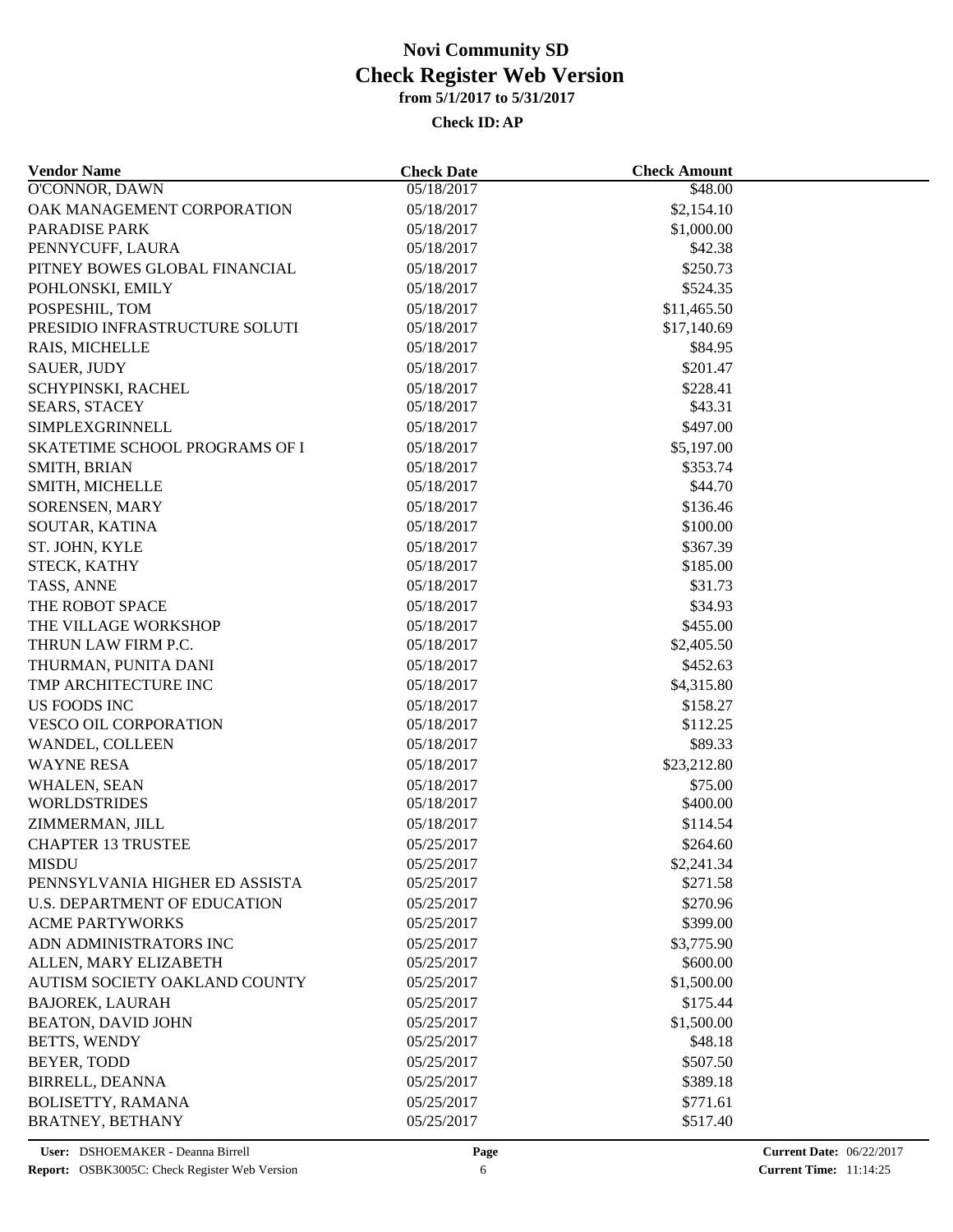| <b>Vendor Name</b>                         | <b>Check Date</b>        | <b>Check Amount</b> |  |
|--------------------------------------------|--------------------------|---------------------|--|
| <b>BRICKS 4 KIDS</b>                       | 05/25/2017               | \$2,100.00          |  |
| <b>CANTON HIGH SCHOOL</b>                  | 05/25/2017               | \$160.00            |  |
| CHACKO, GEORGE                             | 05/25/2017<br>\$1,375.00 |                     |  |
| CHELSEA SCHOOL DISTRICT                    | 05/25/2017               | \$150.00            |  |
| <b>CINTAS CORPORATION #31</b>              | 05/25/2017               | \$221.30            |  |
| CIOLLI, LISA                               | 05/25/2017               | \$157.50            |  |
| <b>CLAYTON, SUSAN</b>                      | 05/25/2017               | \$450.00            |  |
| COLLINS, DONNA                             | 05/25/2017               | \$550.00            |  |
| CONNER, AKEMI                              | 05/25/2017               | \$174.09            |  |
| COTTER, CAROLYN                            | 05/25/2017               | \$150.00            |  |
| CRACRAFT, LYNN                             | 05/25/2017               | \$33.00             |  |
| <b>CUMMINS BRIDGEWAY LLC</b>               | 05/25/2017               | \$73.44             |  |
| DEHNE, ANNE                                | 05/25/2017               | \$57.58             |  |
| DETTER, SABRINA                            | 05/25/2017               | \$40.00             |  |
| DRAGOO, MICHAEL                            | 05/25/2017               | \$1,119.59          |  |
| EASTERN MICHIGAN UNIVERSITY                | 05/25/2017               | \$1,007.68          |  |
| <b>ENVIRO-CLEAN SERVICES INC</b>           | 05/25/2017               | \$2,055.30          |  |
| <b>EXECUTIVE ENERGY SERVICES LLC</b>       | 05/25/2017               | \$400.00            |  |
| <b>EXELON CORPORATION</b>                  | 05/25/2017               | \$35,911.13         |  |
| FADDOL, JOEL J.                            | 05/25/2017               | \$1,548.72          |  |
| <b>FEDEX</b>                               | 05/25/2017               | \$13.04             |  |
| FIXLER, ELISA                              | 05/25/2017               | \$540.00            |  |
| <b>FLEETPRIDE INC</b>                      | 05/25/2017               | \$2,874.96          |  |
| FLOROS, LISA                               | 05/25/2017               | \$102.02            |  |
| FLYING ACES PRO FRISBEE TEAM               | 05/25/2017               | \$460.00            |  |
| FOLLETT SCHOOL SOLUTIONS INC               | 05/25/2017               | \$714.46            |  |
| <b>GATTI, SREE</b>                         | 05/25/2017               | \$1,809.75          |  |
| GEERS, MELISSA                             | 05/25/2017               | \$178.80            |  |
| GHAZAL, MARIA                              | 05/25/2017               | \$1,392.00          |  |
| <b>GRAND VALLEY STATE UNIVERSITY</b>       |                          |                     |  |
|                                            | 05/25/2017               | \$200.00            |  |
| <b>GREEN, BENJAMIN</b><br>HASLAM, ADRIENNE | 05/25/2017               | \$500.00            |  |
|                                            | 05/25/2017               | \$632.98            |  |
| HAVENSTEIN, DAVID                          | 05/25/2017               | \$600.00            |  |
| HERFF JONES INC                            | 05/25/2017               | \$917.30            |  |
| HERTRICH, IRENE                            | 05/25/2017               | \$40.00             |  |
| HICKEY LEADERSHIP GROUP                    | 05/25/2017               | \$135.00            |  |
| HIRSHFIELD, LAURA JANINE                   | 05/25/2017               | \$280.00            |  |
| HSIEH, KEVIN                               | 05/25/2017               | \$59.48             |  |
| INTERIM HOME HEALTHCARE OF OAK             | 05/25/2017               | \$1,540.00          |  |
| <b>JASKOLSKI, JACOB</b>                    | 05/25/2017               | \$100.00            |  |
| JEWELL, RYAN J.                            | 05/25/2017               | \$600.00            |  |
| JON COFFMAN BASKETBALL LLC                 | 05/25/2017               | \$200.00            |  |
| KAZALEH, CHARLES M.                        | 05/25/2017               | \$480.00            |  |
| KENNETT, RACHEL                            | 05/25/2017               | \$150.00            |  |
| KIDON, COURTNEY                            | 05/25/2017               | \$11.88             |  |
| KLIEBERT, JAMIE                            | 05/25/2017               | \$200.16            |  |
| KLOSTERMAN, LANA                           | 05/25/2017               | \$200.00            |  |
| LAUER, KELLI                               | 05/25/2017               | \$46.71             |  |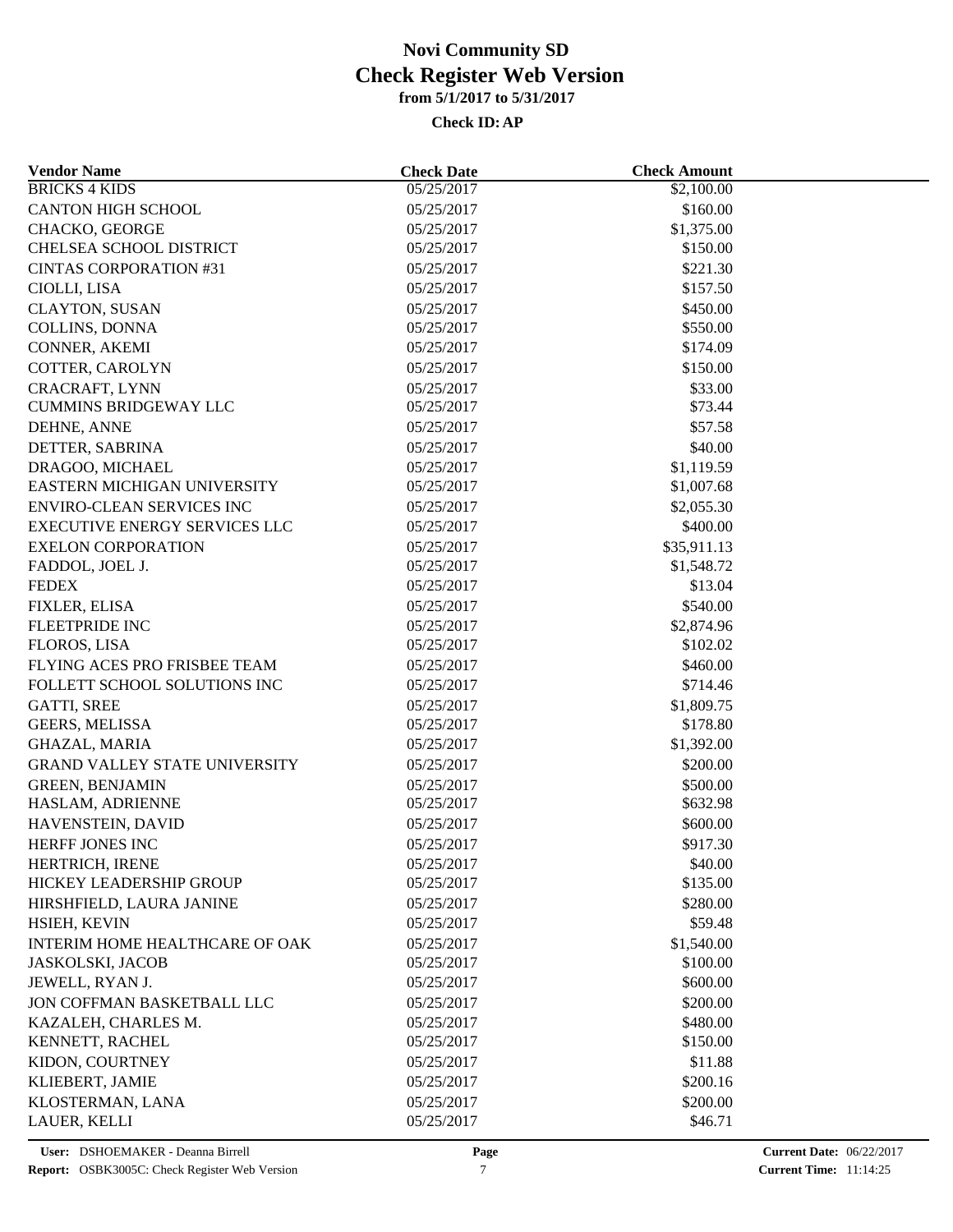| <b>Vendor Name</b>             | <b>Check Date</b>        | <b>Check Amount</b> |  |
|--------------------------------|--------------------------|---------------------|--|
| <b>LAWNICKI, NICOLE</b>        | 05/25/2017               | \$500.00            |  |
| LEARFIELD LICENSING PARTNERS L | 05/25/2017               | \$200.00            |  |
| LIVE SAFE ACADEMY              | 05/25/2017<br>\$285.00   |                     |  |
| <b>M-2 AUTO PARTS INC</b>      | \$352.58<br>05/25/2017   |                     |  |
| MASON, DONALD J.               | 05/25/2017               | \$1,172.00          |  |
| <b>MATHESON TRI-GAS INC</b>    | 05/25/2017               | \$93.47             |  |
| MATTHEWS, DEANNA               | 05/25/2017               | \$99.29             |  |
| MAZZA, MARIA                   | 05/25/2017               | \$321.65            |  |
| MCCARTHY & SMITH INC           | 05/25/2017               | \$525,801.69        |  |
| MCFARLAND-PIERSON, SUSAN J.    | 05/25/2017               | \$450.00            |  |
| MCGILLIVRAY, MICHAEL J.        | 05/25/2017               | \$540.00            |  |
| MCKONE, KRISTINA               | 05/25/2017               | \$32.95             |  |
| MESSA (MICHIGAN EDUCATION SPEC | 05/25/2017               | \$572,426.54        |  |
| MOORE, JANELLE                 | 05/25/2017               | \$122.49            |  |
| NAKAMOTO, REBECCA              | 05/25/2017               | \$56.44             |  |
| NUTTY SCIENTISTS OF SOUTHEAST  | 05/25/2017               | \$175.00            |  |
| O'CONNOR, GAIL                 | 05/25/2017               | \$11.29             |  |
| <b>OAKLAND SCHOOLS</b>         | 05/25/2017               | \$378,802.74        |  |
| ORGANIZATION FOR BAT CONSERVAT | 05/25/2017               | \$100.00            |  |
| PEDIATRIC HEALTH CONSULTANTS I | 05/25/2017               | \$22,622.31         |  |
| PLEET, JENNIFER                | 05/25/2017               | \$237.32            |  |
| PLYMOUTH HIGH SCHOOL           | 05/25/2017               | \$300.00            |  |
| PRINTNOLOGY INC                | 05/25/2017               | \$421.77            |  |
| PROVIDENCE OCCUPATIONAL HEALTH | 05/25/2017               | \$124.00            |  |
| PTO TODAY                      | 05/25/2017               | \$805.00            |  |
|                                |                          | \$66.08             |  |
| READ, MARGUERITE               | 05/25/2017               |                     |  |
| RIDAL, KRISTEN                 | 05/25/2017<br>05/25/2017 | \$63.98             |  |
| RINGOLD, CHERYL                |                          | \$309.36            |  |
| RITSEMA, MOHAN                 | 05/25/2017               | \$500.00            |  |
| RUGG, ILONA                    | 05/25/2017               | \$75.28             |  |
| RUSS, RICHELLE                 | 05/25/2017               | \$76.63             |  |
| <b>SAM HUGGINS</b>             | 05/25/2017               | \$500.00            |  |
| SCHYPINSKI, RACHEL             | 05/25/2017               | \$67.44             |  |
| <b>SERVICE SPORTS</b>          | 05/25/2017               | \$280.00            |  |
| ST. MATTHEW LUTHERAN SCHOOL    | 05/25/2017               | \$686.00            |  |
| <b>ST. WILLIAM PARISH</b>      | 05/25/2017               | \$1,160.00          |  |
| STINE II, ROBERT CHANCE        | 05/25/2017               | \$500.00            |  |
| TANNER, STACY                  | 05/25/2017               | \$104.71            |  |
| TAURO, LESLEY                  | 05/25/2017               | \$1,809.75          |  |
| THE HUNTINGTON NATIONAL BANK   | 05/25/2017               | \$1,000.00          |  |
| THURMAN, LAWRENCE              | 05/25/2017               | \$1,551.22          |  |
| TOTAL PERFORMANCE TRAINING CEN | 05/25/2017               | \$6,000.00          |  |
| TOTH, ALEX                     | 05/25/2017               | \$100.00            |  |
| TRANSPORTATION ACCESSORIES CO  | 05/25/2017               | \$60.02             |  |
| TW SHIRTS                      | 05/25/2017               | \$552.00            |  |
| UNITY SCHOOL BUS PARTS INC     | 05/25/2017               | \$140.35            |  |
| UNIVERSITY OF DETROIT MERCY    | 05/25/2017               | \$225.00            |  |
| UNIVERSITY OF TOLEDO           | 05/25/2017               | \$200.00            |  |
|                                |                          |                     |  |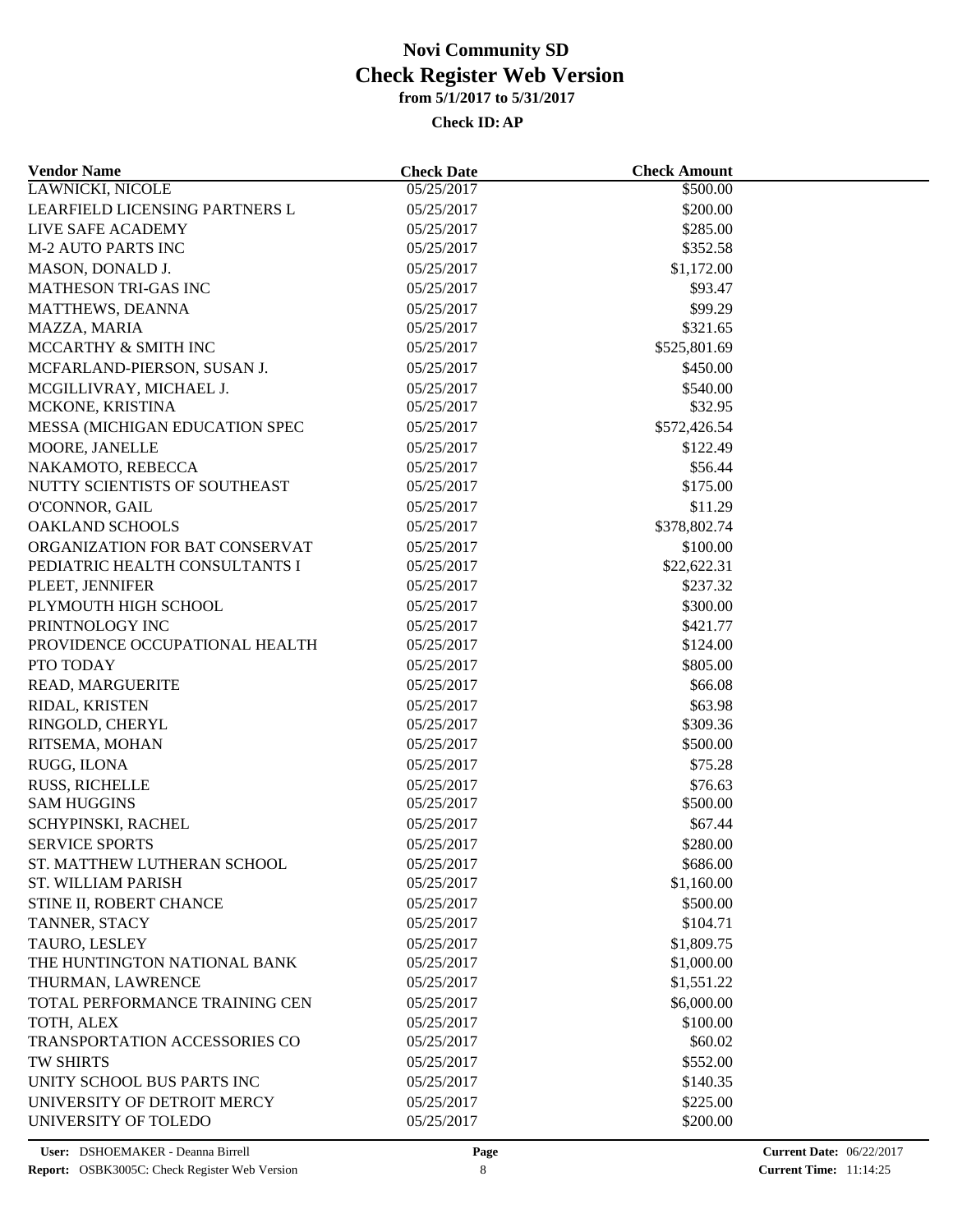| <b>Vendor Name</b>             | <b>Check Date</b> | <b>Check Amount</b>   |                |
|--------------------------------|-------------------|-----------------------|----------------|
| VALENTINE, CYNTHIA             | 05/25/2017        | \$296.93              |                |
| <b>WAGEWORKS INC</b>           | 05/25/2017        | \$1,738.64            |                |
| WANDOLOWSKI, BETH              | 05/25/2017        | \$400.00              |                |
| WARNER, MADELINE               | 05/25/2017        | \$500.00              |                |
| WELLMAN, LAUREL                | 05/25/2017        | \$400.00              |                |
| WOLSTENCROFT, PANAGIOTA        | 05/25/2017        | \$22.40               |                |
| ZHOU, DONG                     | 05/25/2017        | \$1,034.15            |                |
|                                |                   | <b>Issued:</b>        | \$3,029,012.26 |
|                                |                   | <b>Reversed:</b>      | \$63.98        |
| <b>AP Checks Processed:</b>    | 391               | <b>AP Bank Total:</b> | \$3,029,076.24 |
| <b>Total Checks Processed:</b> | 391               | <b>Grand Total:</b>   | \$3,029,076.24 |